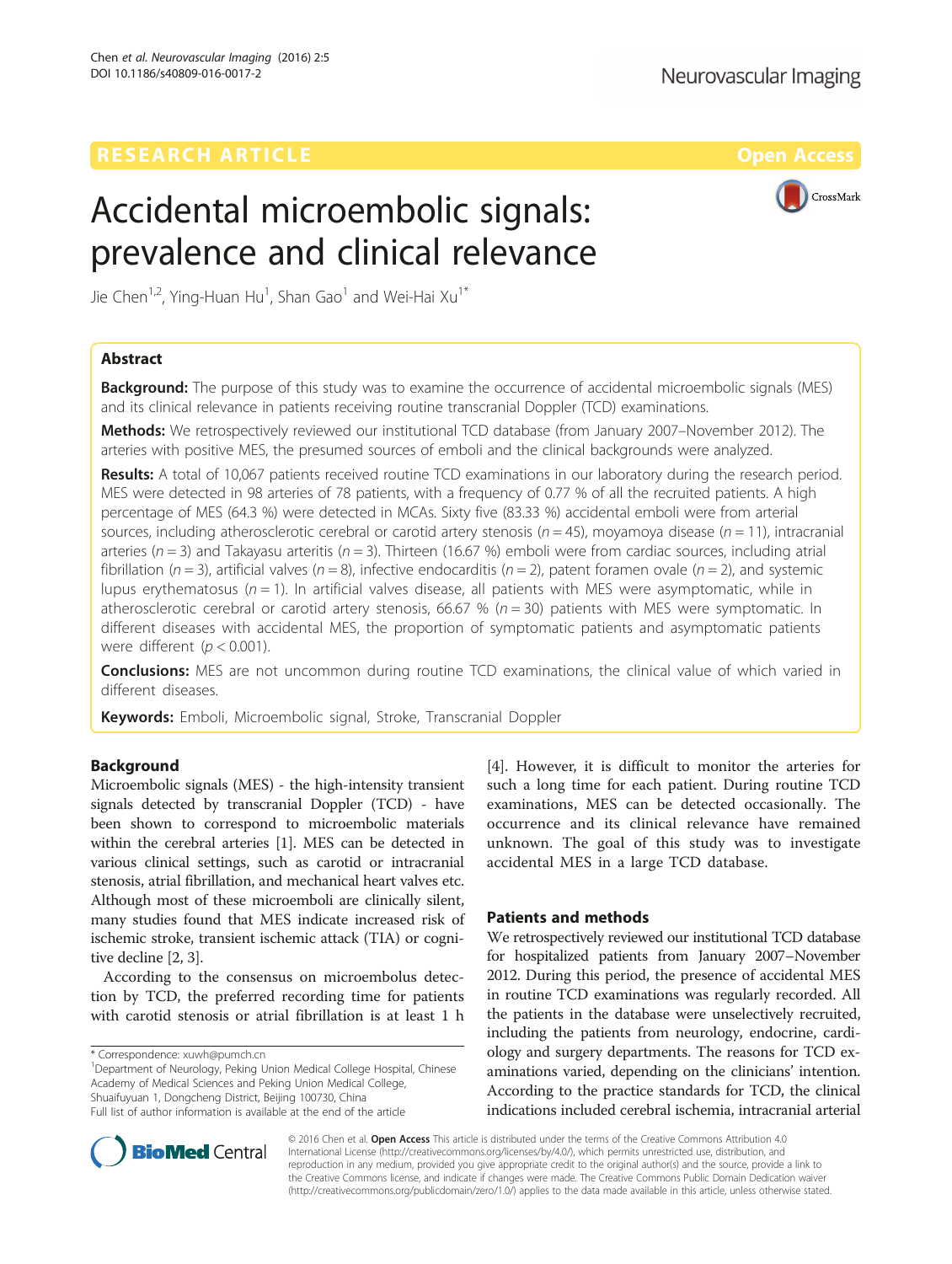disease, detection of right-to-left shunts, sub-arachnoid hemorrhage, brain death, and periprocedural or surgical monitoring [\[5\]](#page-2-0). All the recruited patients underwent a careful review of previous ischemic stroke and TIA history. Thorough evaluations were performed to determine the cause of stroke or TIA, including magnetic resonance image, carotid duplex, TCD, and electrocardiogram.

# Ethics, consent and permissions

The study was approved by the Peking Union Medical College Hospital Research Ethics Committee. All the patients signed a consent form.

#### Transcranial doppler examination

Cerebral arteries were examined with 2-MHz Doppler instrument (Pioneer TC-8080 and Companion III, Nicolet-EME) according to standard protocol, including middle cerebral arteries (MCA), anterior cerebral arteries (ACA), posterior cerebral arteries (PCA), and C1 segment of the internal carotid arteries (ICA) through cranial temporal bone windows; ophthalmic arteries (OA) and ICA siphon through orbital windows; terminal vertebral arteries (VA) and basilar arteries (BA) through foraminal window [[4](#page-2-0)]. And carotid arteries were also insonated by using 4-MHz probe, including extracranial ICA, external carotid arteries (ECA) [[6](#page-2-0)]. All TCD examinations were performed by an experienced sonographer.

#### Microembolic signals detection

MES data were recorded and analyzed by an experienced observer, who was blinded to the clinical information. The following definitions for MES were used: typical visible and audible (click, chirp, whistle), short-duration, unidirectional, high-intensity signal  $(\geq 5$  dB) within the Doppler flow spectrum with its occurrence at random in the cardiac cycle [[7\]](#page-3-0).

#### Statistical analysis

Student's t-test was performed to compare continuous variables; Pearson χ2 and Fisher's exact test were used to compare categorical variables between groups. A  $p$  value less than 0.05 was considered statistically significant. All statistical analyses were done with SPSS 16.0 (SPSS Inc).

## Results

During the study period, a total of 10,067 patients (5162 male, mean age  $56.7 \pm 17.4$ ) received routine TCD examinations in our laboratory. Among them, 2305 (22.90 %) patients had previous ischemic events or TIA.

MES was detected in 98 arteries of 78 patients, with a frequency of 0.77 % of all the recruited patients. The MES positive arteries including MCA  $(n = 63)$ , ACA  $(n = 8)$ , SCA  $(n = 8)$ , extracranial ICA  $(n = 8)$ , PCA  $(n = 5)$ , BA  $(n = 2)$ , VA  $(n = 2)$ , ECA  $(n = 1)$  and OA  $(n = 1)$ , Table 1).

Sixty five (83.33 %) accidental emboli were presumed to come from arterial sources, including atherosclerotic cerebral or carotid artery stenosis  $(n = 45)$ , moyamoya disease ( $n = 11$ , Fig. [1\)](#page-2-0), intracranial arteries ( $n = 3$ ) and Takayasu arteries ( $n = 3$ ). Thirteen (16.67 %) emboli were presumed to come from cardiac sources, including atrial fibrillation ( $n = 3$ ), artificial valves ( $n = 8$ ), infective endocarditis ( $n = 2$ ), patent foramen ovale ( $n = 2$ ), and systemic Lupus Erythematosus ( $n = 1$ , Table [2\)](#page-2-0).

In different diseases with accidental MES, the proportion of symptomatic patients and asymptomatic patients were different (Fisher exact test,  $p < 0.001$ ). In artificial valves disease, all patients with MES were asymptomatic, while in atherosclerotic cerebral or carotid artery stenosis, 66.67 % ( $n = 30$ ) patients with MES were symptomatic (Table [2](#page-2-0)).

# Discussion

In this study, accidental MES during routine TCD examinations were investigated in hospitalized patients with a large sample size. Overall, MES can be detected in 3 of 400 unselected hospitalized patients. A high percentage of MES (64.3 %) were detected in MCAs. It was not only because MCA is the common site of intracranial atherosclerosis and the largest artery that distributes blood to the cerebrum, but also the testing time of MCA was the longest, as the whole M1 segment could be detected by TCD.

The clinical significance of MES varied, as MES span a broad spectrum, ranging from harmless air bubbles to the large solid emboli [[8\]](#page-3-0). In patients with artificial valves, none of the 8 patients with MES had the symptoms of cerebral ischemia, probably because the air bubbles produced by artificial valves are harmless. In atherosclerotic cerebral or carotid artery stenosis, however, 66.67 %

Table 1 Arteries with microembolic signals

| Arteries MES(+) | n(%)      |
|-----------------|-----------|
| <b>MCA</b>      | 63 (64.3) |
| SCA             | 8(8.2)    |
| <b>ACA</b>      | 8(8.2)    |
| <b>ICAex</b>    | 8(8.2)    |
| PCA             | 5(5.1)    |
| BA              | 2(2.0)    |
| VA              | 2(2.0)    |
| ECA             | 1(1.0)    |
| OA              | 1(1.0)    |
|                 |           |

MCA middle cerebral artery, SCA internal carotid artery siphon segment, ACA anterior cerebral artery, ICAex extracranial internal carotid artery, PCA posterior cerebral artery, BA basilar artery, VA vertebral artery, ECA external carotid artery, OA ophthalmic artery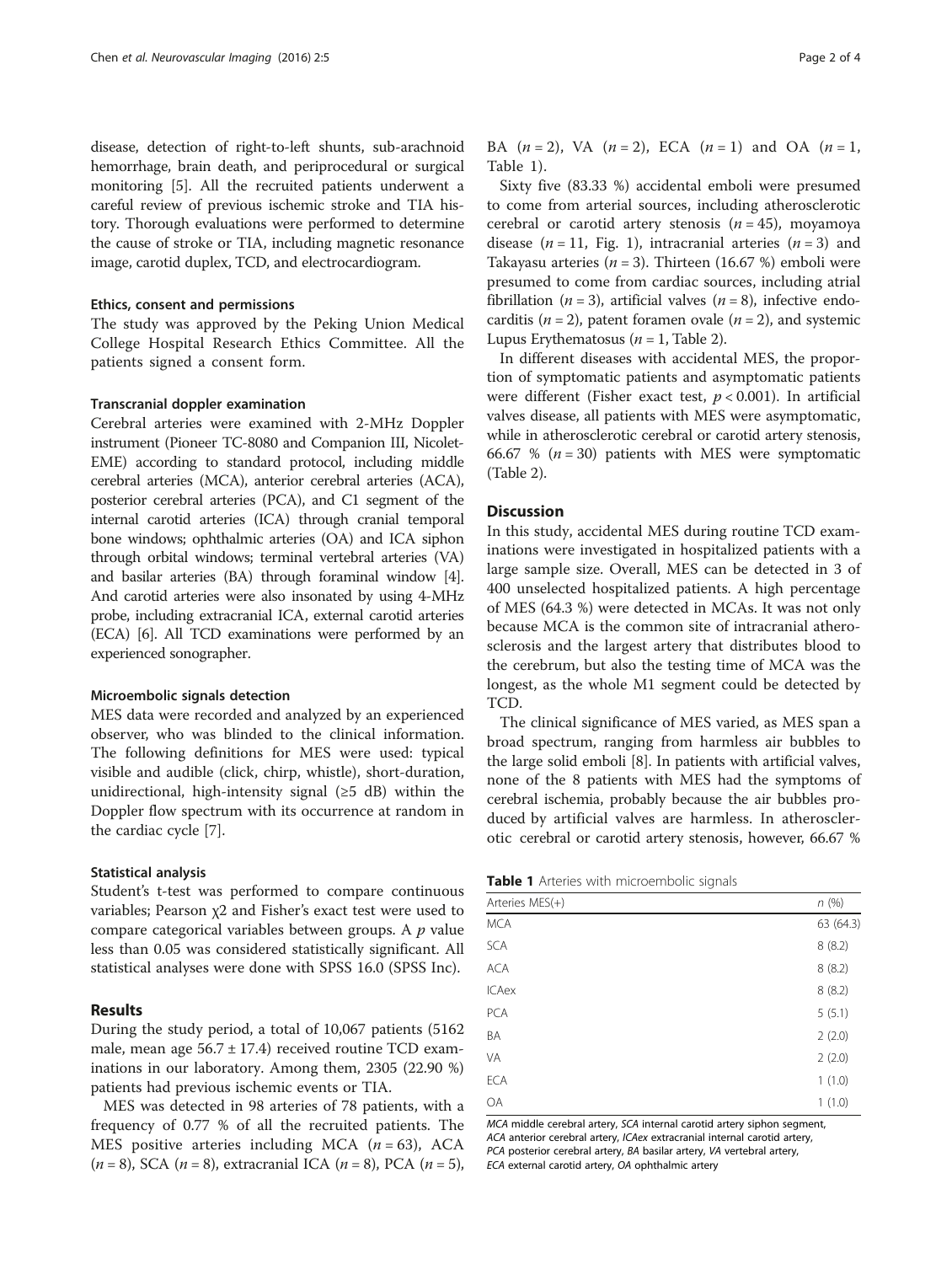<span id="page-2-0"></span>

patients with MES were symptomatic. It has been confirmed that the presence of MES was an independent predictor of future stroke in atherosclerotic occlusive cerebrovascular diseases [2, [7\]](#page-3-0). According to the practice standards for TCD, in patients with symptomatic and asymptomatic extracranial or intracranial large artery disease, the MES information could be used to detect, localize, and quantify cerebral embolization, which may be helpful to establish the diagnosis and change management strategy [5]. For example, one study demonstrated that in patients with MCA stenosis, the presence of an MES was associate with cerebral ischemia on diffusion weighted magnetic resonance imaging [\[9](#page-3-0)]. Thus the diffusion weighted imaging procedure might be helpful for these patients to detect cerebral ischemia. As to the therapy strategy, two randomized clinical trials demonstrated that in patients with symptomatic carotid stenosis (≥50 %) and

#### Table 2 Sources of accidental emboli

|                                                        | Symptomatic   | Asymptomatic   |
|--------------------------------------------------------|---------------|----------------|
| Arterial Sources                                       |               |                |
| Atherosclerotic cerebral or carotid<br>artery stenosis | 30            | 15             |
| Moyamoya disease                                       | 9             | $\mathfrak{D}$ |
| Intracranial arteries                                  | 3             | 0              |
| Takayasu arteries                                      | 0             | 3              |
| Cardiac Sources                                        |               |                |
| Atrial fibrillation                                    | $\mathcal{P}$ |                |
| Artificial valves                                      | 0             | 8              |
| Infective endocarditis                                 |               |                |
| Patent foramen ovale                                   | 1             |                |
| Systemic Lupus Erythematosus                           |               |                |

symptomatic cerebral or carotid artery stenosis, combination therapy with clopidogrel and aspirin was more effective than aspirin alone in reducing MES [[10, 11](#page-3-0)]. Accidental MES in routine TCD examinations may also be an indicator for robust antiplatelet therapy.

It is interesting that MES were also observed in nonatherosclerotic artery stenosis including moyamoya disease, Takayasu's arteritis, and intracranial arteries. It provide evidence that artery-to-artery embolism may also play an important role in the underlying mechanism of ischemic stroke in these patients [[12](#page-3-0)].

This study was a single-center retrospective investigation. There was a possibility of selection bias and information bias.

## Conclusions

In conclusion, our study suggests that MES are not uncommon during routine TCD examinations, the clinical value of which varied in different diseases. MES detection during routine TCD examinations may be of potential clinical value in the management of patients.

#### **Abbreviations**

ACA: anterior cerebral arteries; BA: basilar arteries; ECA: external carotid arteries; ICA: internal carotid arteries; MCA: middle cerebral arteries; MES: accidental microembolic signals; OA: ophthalmic arteries; PCA: posterior cerebral arteries; TCD: transcranial doppler; TIA: transient ischemic attack; VA: vertebral arteries.

#### Competing interests

The authors declare no financial or other conflict of interests.

#### Authors' contributions

This study was designed by WHX and SG. JC, YQH conducted experiments and performed data analysis. The manuscript was written by JC and revision form WHX. All authors read and approved the final manuscript.

#### Author details

<sup>1</sup>Department of Neurology, Peking Union Medical College Hospital, Chinese Academy of Medical Sciences and Peking Union Medical College, Shuaifuyuan 1, Dongcheng District, Beijing 100730, China. <sup>2</sup>Department of Neurology, Beijing Tiantan Hospital, Capital Medical University, Beijing 10050, China.

#### Received: 12 December 2015 Accepted: 3 February 2016 Published online: 12 April 2016

#### References

- 1. Spencer MP, Thomas GI, Nicholls SC, Sauvage LR. Detection of middle cerebral artery emboli during carotid endarterectomy using transcranial Doppler ultrasonography. Stroke. 1990;21:415–23.
- 2. Ritter MA. Prevalence and prognostic impact of microembolic signals in arterial sources of embolism. J Neurol. 2008;255:953–61.
- 3. Purandare N, Voshaar RC, Morris J, Byrne JE, Wren J, Heller RF, et al. Asymptomatic spontaneous cerebral emboli predict cognitive and functional decline in dementia. Biol Psychiatry. 2007;62:339–44.
- 4. Ringelstein EB, Droste DW, Babikian VL, Evans DH, Grosset DG, Kaps M, et al. Consensus on microembolus detection by TCD. International Consensus Group on Microembolus Detection. Stroke. 1998;29:725–9.
- 5. Alexandrov AV, Sloan MA, Tegeler CH, Newell DN, Lumsden A, Garami Z, et al. Practice standards for transcranial Doppler (TCD) ultrasound. Part II. Clinical indications and expected outcomes. J Neuroimaging. 2012;22:215–24.
- 6. Sloan MA, Alexandrov AV, Tegeler CH, Spencer MP, Caplan LR, Feldmann E, et al. Assessment: transcranial Doppler ultrasonography: report of the